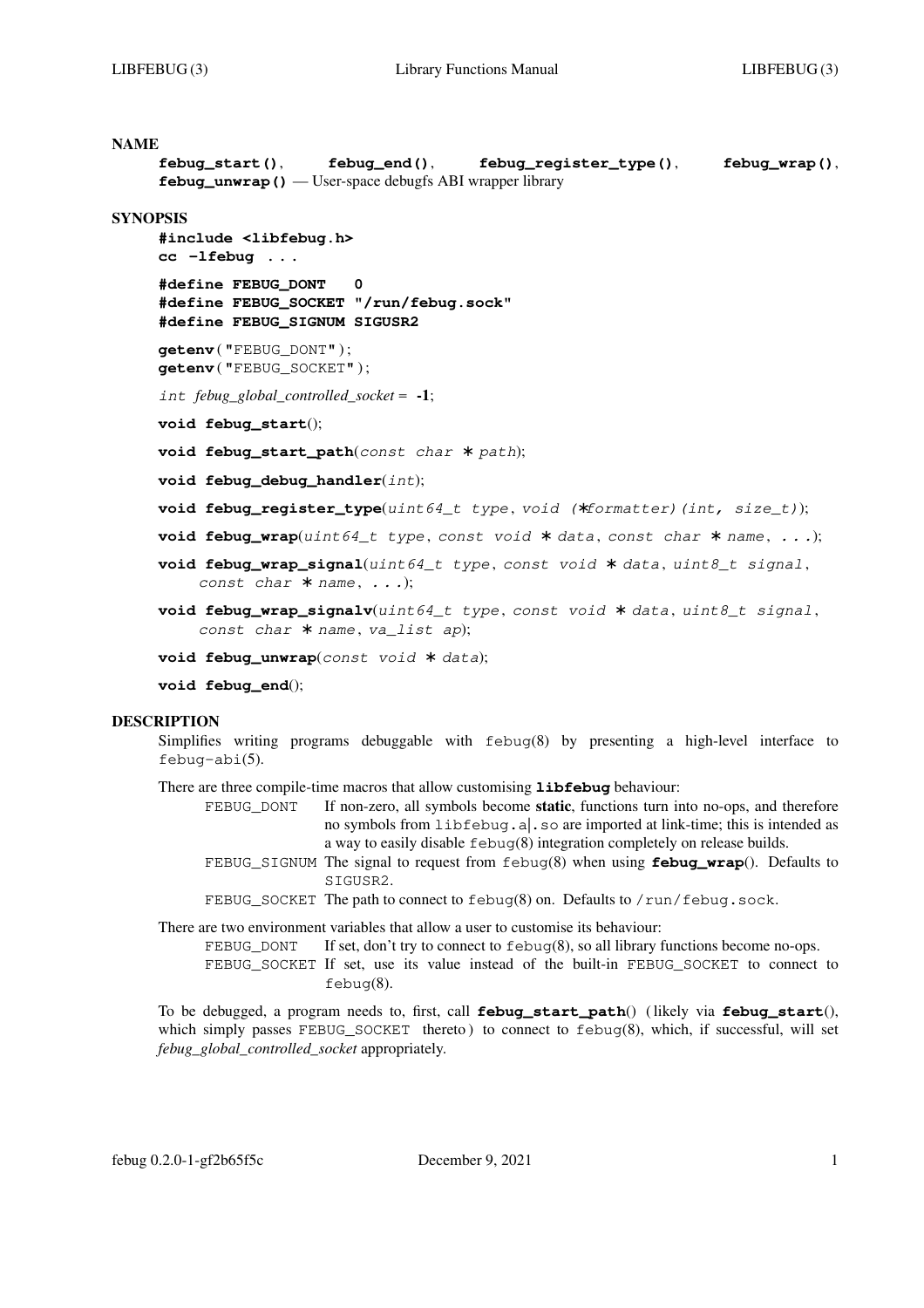The program needs to install **febug\_debug\_handler**() (or a wrapper around it) as the signal handler for FEBUG\_SIGNUM (and any other signals, if different ones are explicitly requested); if notifications are disabled ( by requesting SIGKILL ), some event loop that answers on *febug\_global\_controlled\_socket* must be in place. It'sano-op if *febug\_global\_controlled\_socket* is **-1**.

The program should register handlers for types of variables it wishes to handle by calling **febug\_register\_type**() — those type numbers should be consistent across the program, lest the wrong handler is called. If no handler was registered for a type, **febug\_debug\_handler**() will instead return a generic "not found" message. The handler takes the write end of the pipe as the first argument, and the variable ID as the second; it shouldn't close the pipe, as that is done by **febug\_debug\_handler**() regardless, and the program would then run the risk of closing another file with the same descriptor simultaneously opened by another thread. It'sano-op if *febug\_global\_controlled\_socket* is **-1**.

At any time, when the program wishes to expose a variable, it can call **febug\_wrap\_signalv**() ( likely via **febug\_wrap\_signal**() ( likely via **febug\_wrap**(), which passes FEBUG\_SIGNUM thereto ) ) , which will send a **febug message** with the specified type and signal numbers. ID equal to the data pointer, and name formatted according to printf(3). It's a no-op if *febug\_global\_controlled\_socket* is -1.

When the variable goes out of scope, the program should call **febug\_unwrap**() to send a **stop febug message** with the same data pointer as it did **febug wrap**(), to prevent reading random data that might no longer be mapped, or make sense. It'sano-op if *febug\_global\_controlled\_socket* is **-1**.

When it wishes to stop being debugged, the program may call **febug\_end**() which will shut and reset *febug\_global\_controlled\_socket*, if any, and deallocate the type→handler map. The program may omit this if it'd be the last thing it did before exiting, since the kernel will close all file descriptors and free all mappings anyway.

#### **EXAMPLES**

The following program sorts a string with  $qsort(3)$  but waits half a second between each comparison; the string can be inspected via a febug(8) mount:

```
// SPDX-License-Identifier: MIT
```
#define \_POSIX\_C\_SOURCE 200809L

```
#include <libfebug.h>
```
#include <errno.h> #include <signal.h> #include <stdio.h> #include <stdlib.h> #include <string.h> #include <time.h> #include <unistd.h>

```
#define CSTRING_FEBUG_TP 420
static void cstring_febug_formatter(int fd, size_t data) {
  const char * str = (const char *) data;
 dprintf(fd, "%s\n", str);
}
```
static int char\_comp(const void \* lhs, const void \* rhs) {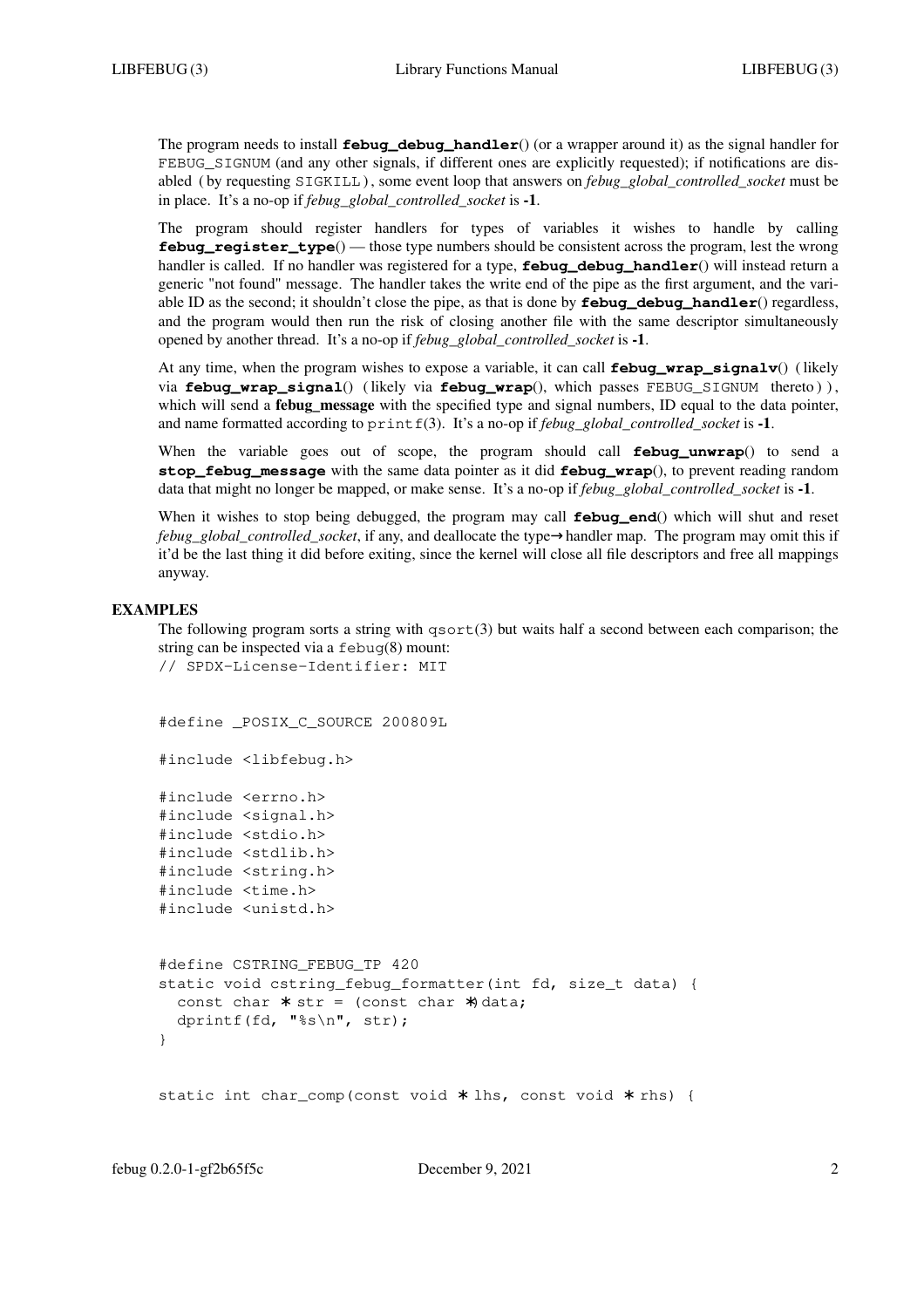```
const struct timespec half_second = \{0, 500 * 1000 * 1000\};
 nanosleep(&half_second, 0);
 return ∗(const char ∗)lhs - ∗(const char ∗)rhs;
}
int main() {
 febug_start();
  febug_register_type(CSTRING_FEBUG_TP, cstring_febug_formatter);
  struct sigaction handler;
  memset(&handler, 0, sizeof(handler));
  handler.sa handler = febug debug handler:
  if(sigaction(FEBUG_SIGNUM, &handler, 0) == -1) {
    fprintf(stderr, "sigaction: %s\n", strerror(errno));
   return 1;
  }
  {
     __attribute__((__cleanup__(febug_unwrap))) char data[] =
        "JVLOkgsYmhCyEFxouKzDNajivGlpWqbdBwnfTAXQcreRHPIUSMtZQWERTYUIOPqwertyuiop"
        "1234567890";
    febug_wrap(CSTRING_FEBUG_TP, data, "cool_data");
   qsort(data, strlen(data), 1, char_comp);
  }
 sleep(2);
  febug end();
}
```
 $febuq-abi(5)$  — the ABI wrapped by this library. libfebug++(3) and libfebug.rs(3) — equivalent C++ and Rust libraries.

#### **SPECIAL THANKS**

To all who support further development, in particular:

- **•** ThePhD
- **•** Embark Studios
- **•** Jasper Bekkers

#### **REPORTING BUGS**

*febug tracker*: **https://todo.sr.ht/˜nabijaczleweli/febug**

```
febug mailing list: 〈˜nabijaczleweli/febug@lists.sr.ht〉, archived at
https://lists.sr.ht/˜nabijaczleweli/febug
```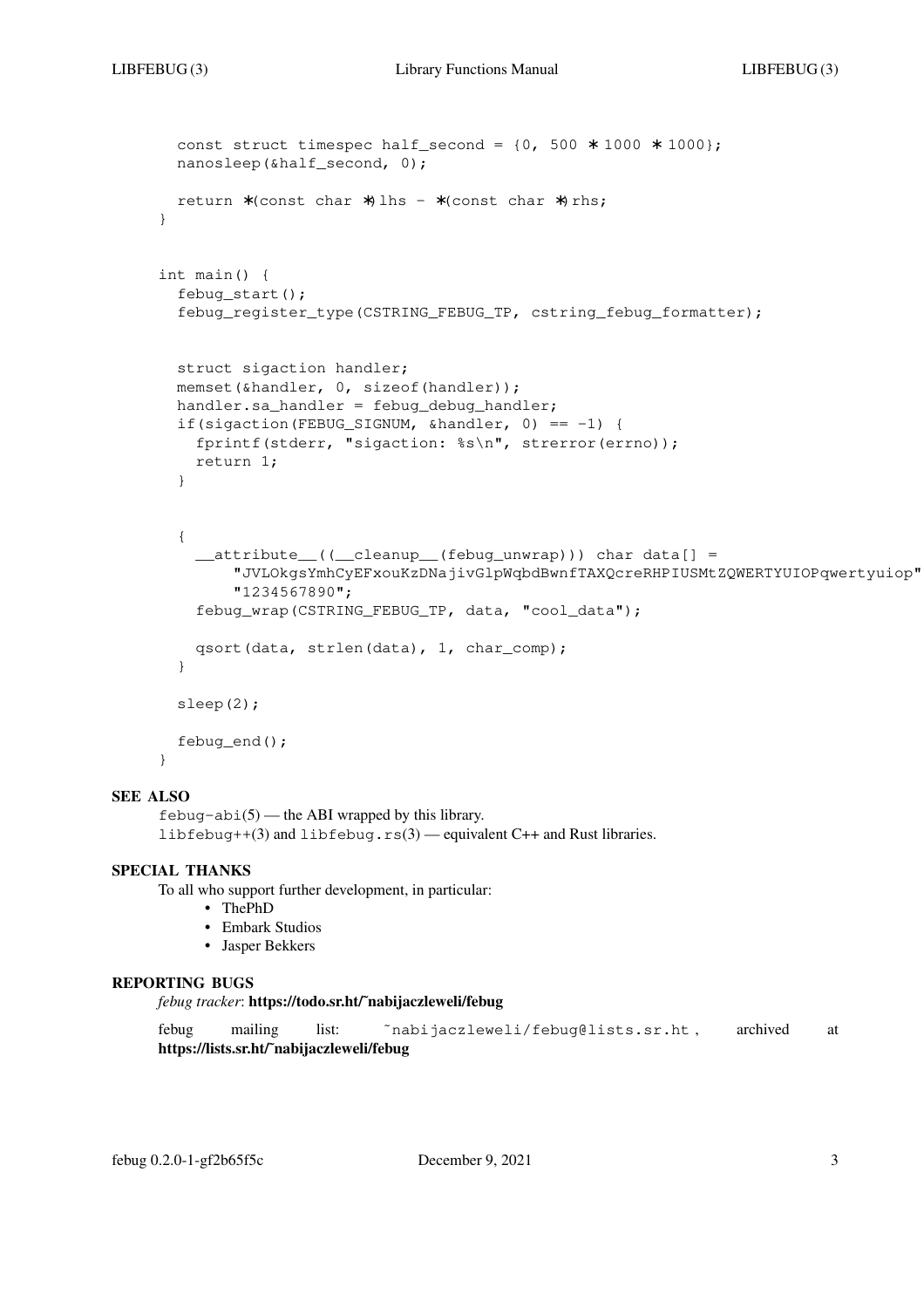```
febug::controlled_socket, febug::wrapper, febug::formatters,
febug:: debug_handler() — User-space debugfs ABI wrapper library for C++
```
#### **SYNOPSIS**

```
#include <libfebug.hpp>
c++ −lfebug++ ...
```

```
#define FEBUG_DONT 0
#define FEBUG_SOCKET "/run/febug.sock"
#define FEBUG_SIGNUM SIGUSR2
```
**getenv** ( "FEBUG\_DONT" ) ; **getenv** ( "FEBUG\_SOCKET" ) ;

*struct febug::controlled\_socket*; *const febug::controlled\_socket febug::global\_controlled\_socket*;

*struct febug::wrapper*;

**febug::wrapper::wrapper**(*const T & data* , *const char* ∗ *name* , *...*);

**febug::wrapper::wrapper**(*const T & data* , *uint8\_t signal* , *const char* ∗ *name* , *...*);

**febug::wrapper::wrapper**(*const T & data* , *uint8\_t signal* , *const char* ∗ *name* , *va\_list ap*);

*std::map<size\_t, void (*∗*)(int, size\_t)> febug::formatters*;

**void febug::debug\_handler**(*int*);

### **DESCRIPTION**

Simplifies writing  $C_{++}$  programs debuggable with  $febu\sigma(8)$  by presenting a high-level interface to febug-abi(5).

There are three compile-time macros that allow customising **libfebug++** behaviour:

- FEBUG\_DONT If non-zero, all symbols become **static**, functions turn into no-ops, and therefore no symbols from libfebug++.a|.so are imported at link-time; this is intended as a way to easily disable  $febuq(8)$  integration completely on release builds.
- FEBUG\_SIGNUM The signal to request from febug(8) when using **febug\_wrap**(). Defaults to SIGUSR2.

FEBUG\_SOCKET The path to connect to febug(8) on. Defaults to /run/febug.sock.

There are two environment variables that allow a user to customise its behaviour:

FEBUG DONT If set, don't try to connect to febug(8), so all library functions become no-ops. FEBUG\_SOCKET If set, use its value instead of the built-in FEBUG\_SOCKET to connect to febug(8).

The *febug::controlled\_socket* structure is defined as follows:

```
struct febug:: controlled socket {
   int fd = -1;inline operator int() const noexcept { return this->fd; }
    controlled_socket(const char ∗ path = FEBUG_SOCKET) noexcept;
    ˜controlled_socket() noexcept;
};
```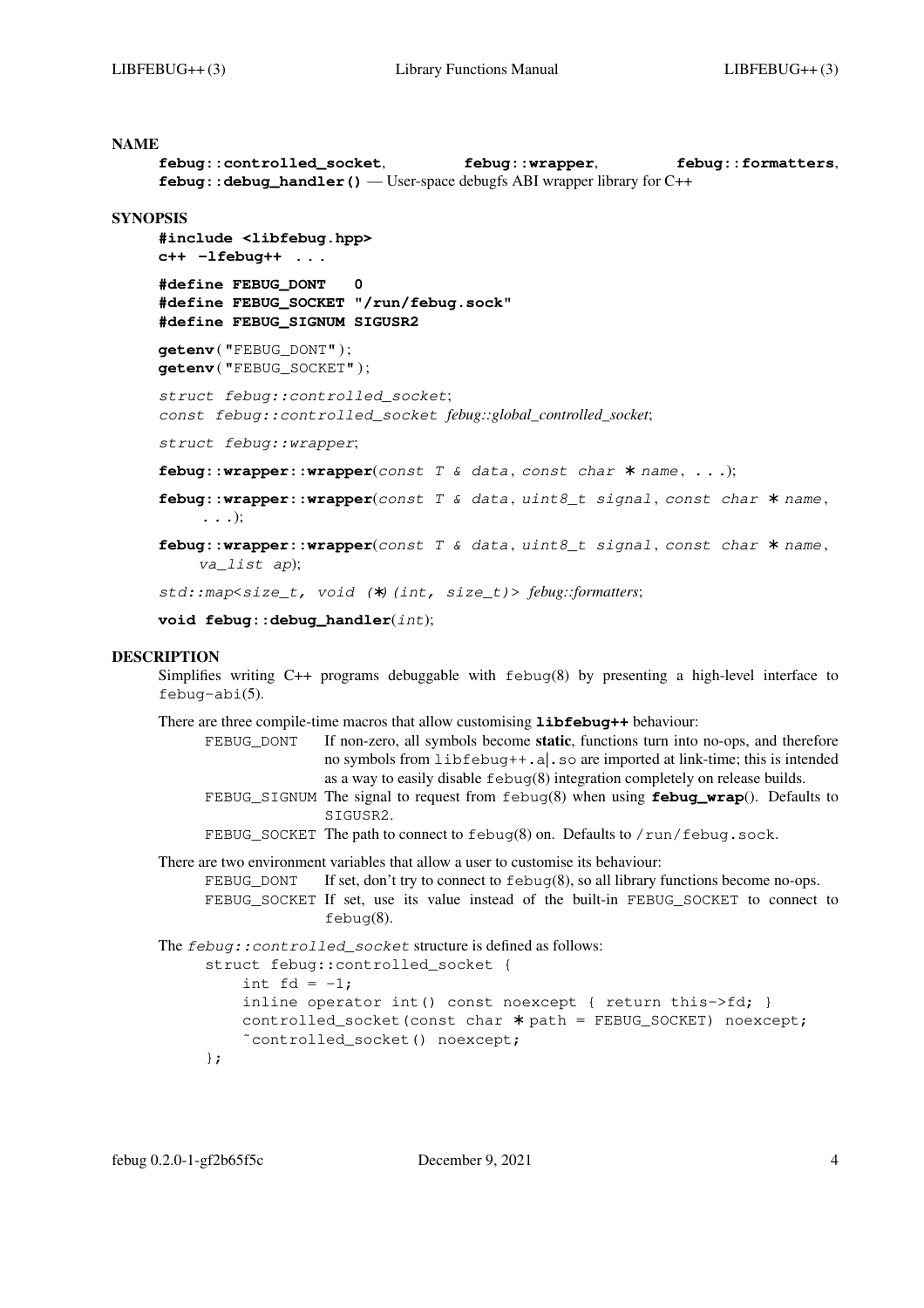There is a global instance at *febug::global\_controlled\_socket* which, if *path* (FEBUG\_SOCKET) isn't the null pointer, attempts to connect to  $f_{\text{ebuq}}(8)$  and will set *fd*, if successful. Similarly, destroying it will hang up and reset *fd*.

The program needs to install **febug::debug\_handler**() (or a wrapper around it) as the signal handler for FEBUG\_SIGNUM (and any other signals, if different ones are explicitly requested); if notifications are disabled ( by requesting SIGKILL ), some event loop that answers on *febug::global\_controlled\_socket* must be in place. It'sano-op if *febug::global\_controlled\_socket* is **-1**.

The program should register handlers for types of variables it wishes to handle by adding entries to *febug::formatters* — the key is typeid(std::decay\_t<T>).hash\_code(), so if this yields different results for two types that should have the same handler, multiple entries need to be registered. If no handler was registered for a type, **febug::debug\_handler**() will instead return a generic "not found" message. The handler takes the write end of the pipe as the first argument, and the variable ID as the second; it shouldn't close the pipe, as that is done by **febug::debug\_handler**() regardless, and the program would then run the risk of closing another file with the same descriptor simultaneously opened by another thread.

The *febug::wrapper* structure is defined as follows:

```
template <class T>
struct febug::wrapper {
   const T ∗ data;
   wrapper(const T & data, const char * name, ...) noexcept;
   wrapper(const T & data, uint8_t signal, const char * name, ...) noexcept;
   wrapper(const T & data, uint8_t signal, const char * name, va_list ap) noe
    ˜wrapper() noexcept;
};
```
If the program wishes to debug a variable, it should construct a *febug::wrapper* referencing it; the constructor will send a **febug\_message** with the type corresponding to typeid(std::decay\_t<T>).hash\_code(), ID corresponding to the pointer to *data*, signal being either specified or defaulting to  $FEBUG$  SIGNUM, and name formatted according to  $print(3)$ . The destructor will send a **stop\_febug\_message**. Both become no-ops if *febug::global\_controlled\_socket* is **-1**.

## **EXAMPLES**

The following program sorts a  $std::vectorint>$  with **std::sort**() but waits a second between each comparison; the vector and the amount of comparisons can be inspected via a  $f = b \log(8)$  mount: // SPDX-License-Identifier: MIT

```
#include <libfebug.hpp>
#include <algorithm>
#include <cstring>
#include <errno.h>
#include <unistd.h>
#include <vector>
int main() {
  if(febug::global_controlled_socket != -1) {
    febug::formatters.emplace(
        typeid(std::vector<int>).hash_code(), [](int retpipe, std::size_t vid) {
```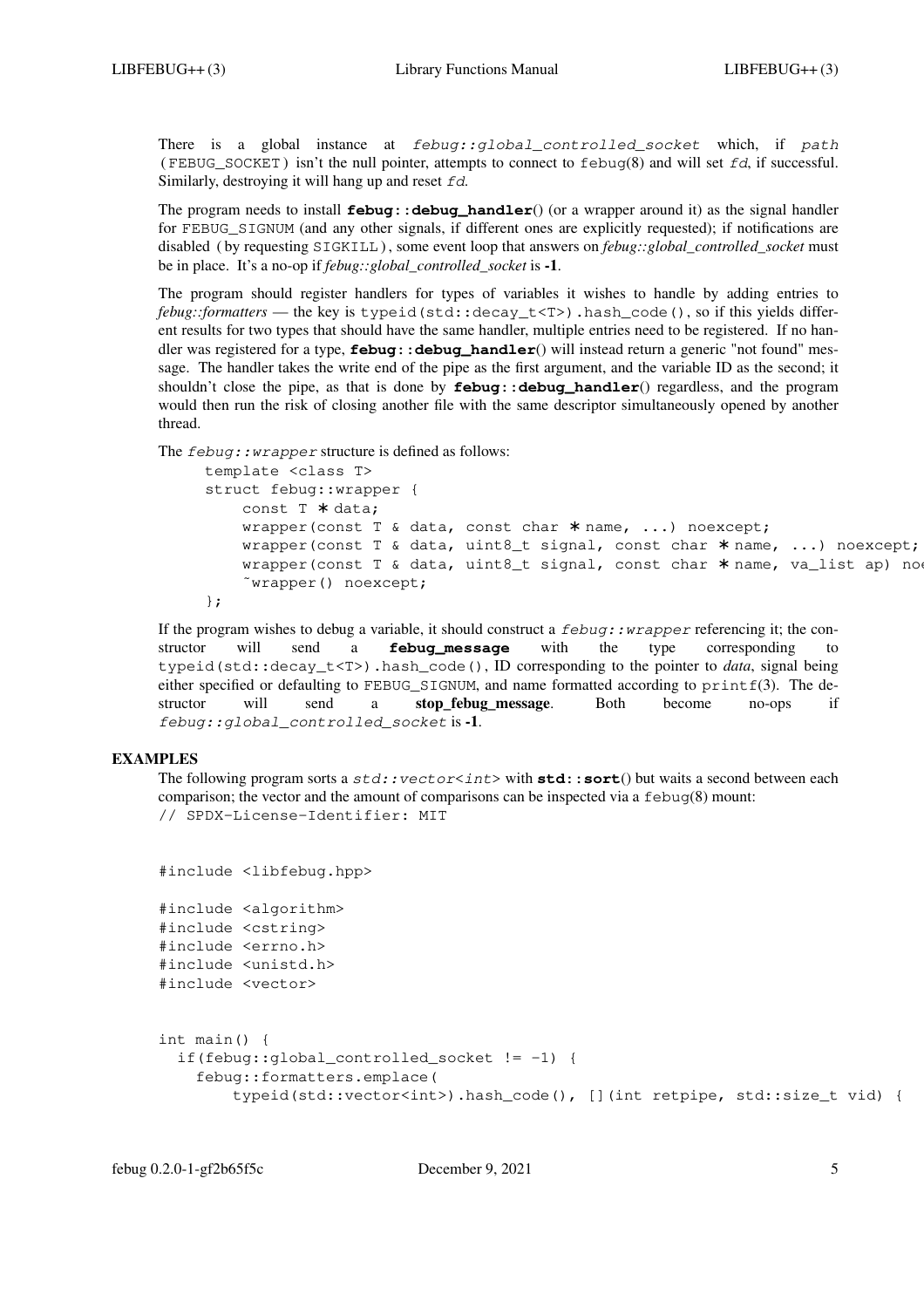```
const std::vector<int> & data = ∗(const std::vector<int> ∗)vid;
        for(auto num : data)
          dprintf(retpipe, "%d ", num);
        write(retpipe, "\n\cdot 1);
      });
  febug::formatters.emplace(
      typeid(std::size_t).hash_code(), [](int retpipe, std::size_t vid) {
       const std::size_t & data = ∗(const std::size_t ∗)vid;
       dprintf(retpipe, "%zu\n", data);
      });
}
struct sigaction handler {};
handler.sa handler = febug::debug handler;
if(sigaction(FEBUG_SIGNUM, \deltahandler, nullptr) == -1)
  std::fprintf(stderr, "sigaction: %s\n", std::strerror(errno));
{
  std::vector<int> data{-1, -2, -3, 0, 1, 2, 3, -1, -2, -3, 0, 1, 2, 3,
                        -1, -2, -3, 0, 1, 2, 3, -1, -2, -3, 0, 1, 2, 3,-1, -2, -3, 0, 1, 2, 3, -1, -2, -3, 0, 1, 2, 3std::size_t comparisons_done{};
  febug::wrapper data_w{data, "cool_data"};
  febug::wrapper comparisons_done_w{comparisons_done, "comparisons"};
  std::sort(data.begin(), data.end(), [&](auto lhs, auto rhs) {
   sleep(1);
   ++comparisons_done;
   return lhs < rhs;
  });
}
sleep(2);
```
}

```
febuq-abi(5) — the ABI wrapped by this library.
libfebug(3) and libfebug, rs(3) — equivalent C and Rust libraries.
```
## **SPECIAL THANKS**

To all who support further development, in particular:

- **•** ThePhD
- **•** Embark Studios
- **•** Jasper Bekkers

## **REPORTING BUGS**

*febug tracker*: **https://todo.sr.ht/˜nabijaczleweli/febug**

febug mailing list: 〈˜nabijaczleweli/febug@lists.sr.ht〉, archived at **https://lists.sr.ht/˜nabijaczleweli/febug**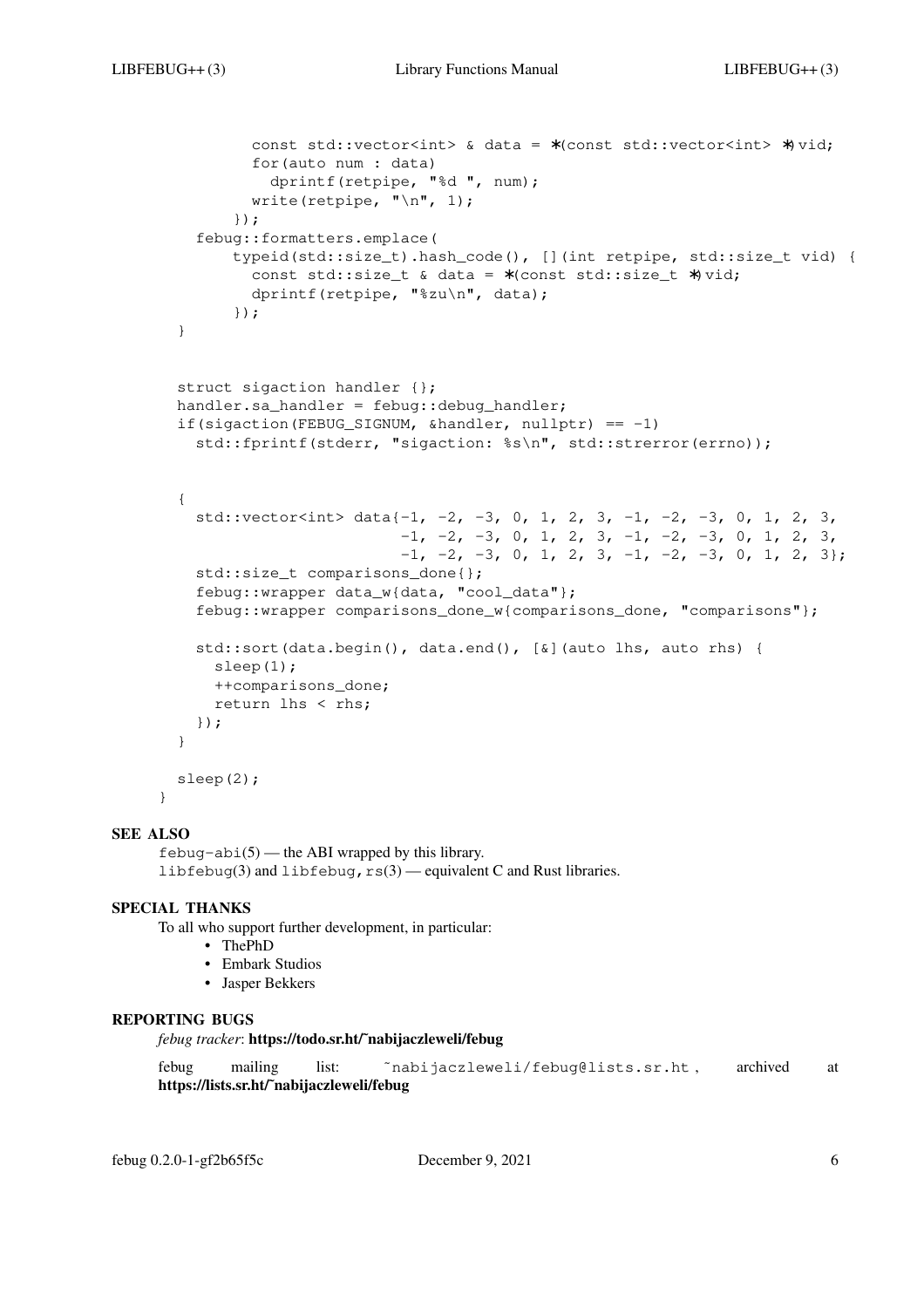```
febug::start(), febug::Wrapper, febug::Wrappable, febug::StaticWrappable,
febug::GLOBAL_CONTROLLED_SOCKET, febug::FORMATTERS — User-space debugfs ABI wrap-
per library for Rust
```
#### **SYNOPSIS**

[dependencies]  $febuq = "0.2.0-1-qf2b65f5c"$ 

**env!("FEBUG\_DONT")? env!("FEBUG\_SOCKET") = "/run/febug.sock" env!("FEBUG\_SIGNUM") = SIGUSR2**

**env::var** ( "FEBUG DONT" ); **env::var** ( "FEBUG\_SOCKET" ) ;

*static GLOBAL\_CONTROLLED\_SOCKET*: *AtomicI32* = **-1**;

**fn febug::start**();

**fn febug::start\_raw**(*path: &[u8]*);

**extern "C" fn debug\_handler**(*\_: c\_int*);

**bool fn febug::install\_handler**();

**bool fn febug::install\_handler\_signal**(*signal: u8*);

**fn febug::end**();

*static febug::FORMATTERS*: *Lazy<Mutex<BTreeMap<TypeId, fn(&mut File, usize)>>>*;

*trait febug::StaticWrappable*: *'static*;

**Wrapper<Self> fn febug::StaticWrappable::wrap**(*&self* , *name: Arguments<'\_>*);

**Wrapper<Self> fn febug::StaticWrappable::wrap\_signal**(*&self* , *signal: u8* , *name: Arguments<'\_>*);

*trait febug::Wrappable*;

- **Wrapper<Self> fn febug::Wrappable::wrap**(*&self* , *tp: u64* , *name: Arguments<'\_>*);
- **Wrapper<Self> fn febug::Wrappable::wrap\_signal**(*&self* , *tp: u64* , *signal: u8* , *name: Arguments<'\_>*);

*struct febug::Wrapper<T>* { /∗ ... ∗/ };

- **Wrapper<T> fn febug::Wrapper::new**(*&self* , *tp: u64* , *data:argument* , *name: fmt::Arguments* , *name: Arguments<'\_>*);
- **Wrapper<T> fn febug::Wrapper::new\_signal**(*&self* , *tp: u64* , *data:argument* , *signal: u8* , *name: fmt::Arguments* , *name: Arguments<'\_>*);

*struct febug::abi::FebugMessage*; *struct febug::abi::StopFebugMessage*; *struct febug::abi::AttnFebugMessage*;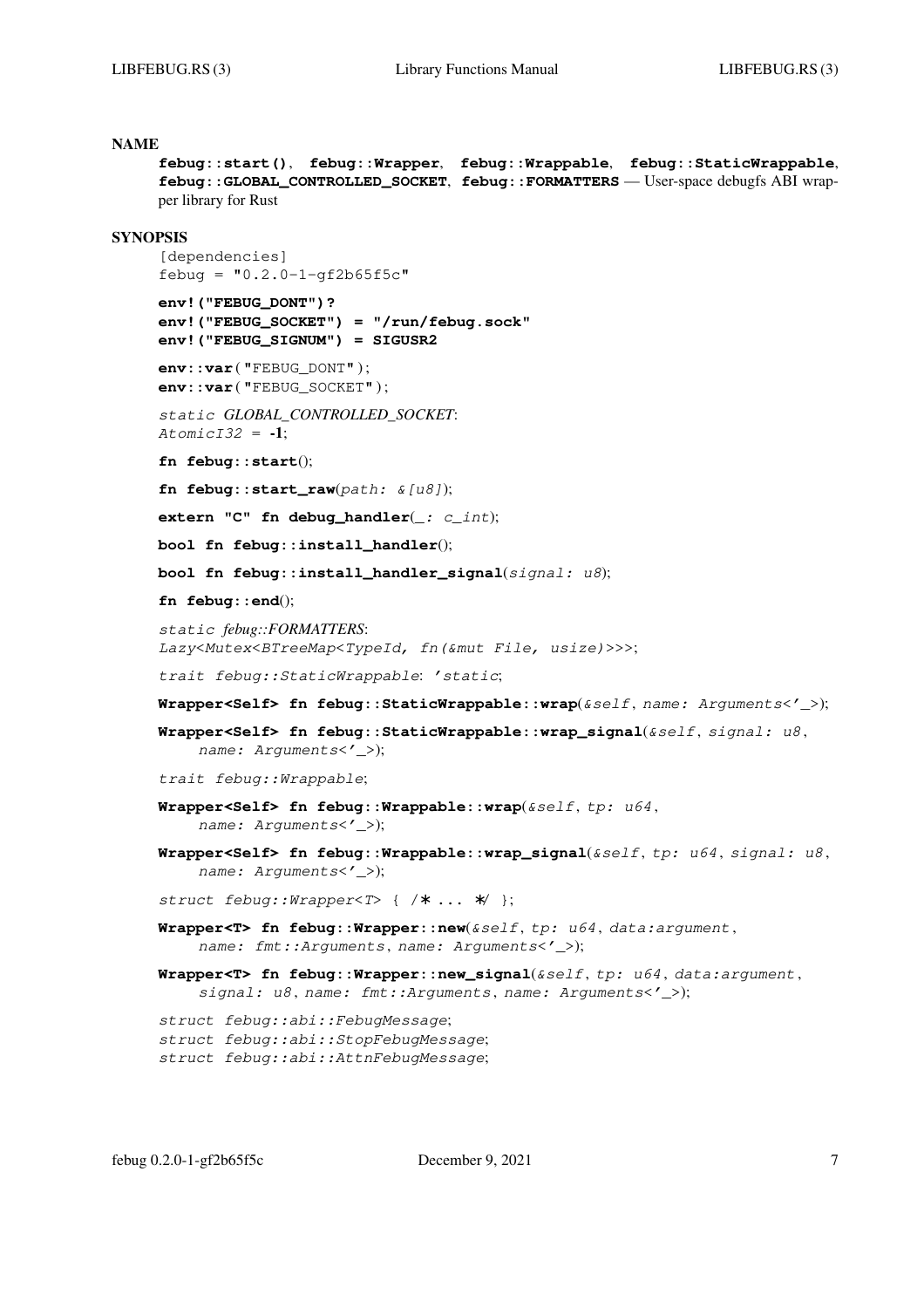## **DESCRIPTION**

Simplifies writing Rust programs debuggable with febug(8) by presenting a high-level interface to febug-abi(5).

There are three compile-time environment variables that allow customising **libfebug.rs** behaviour:

- FEBUG\_DONT If set, all functions turn into no-ops; this is intended as a way to easily disable febug(8) integration completely on release builds.
	- FEBUG SIGNUM The signal to request from febug(8) when using **febug wrap**(). Defaults to SIGUSR2.
	- FEBUG\_SOCKET The path to connect to febug(8) on. Defaults to /run/febug.sock.
- There are two environment variables that allow a user to customise its behaviour:
	- FEBUG\_DONT If set, don't try to connect to  $febuq(8)$ , so all library functions become no-ops. FEBUG SOCKET If set, use its value instead of the built-in FEBUG SOCKET to connect to febug(8).

To be debugged, a program needs to, first, call **febug::start\_raw**() (likely via **febug::start**(), which simply passes b"/run/febug.sock" thereto) to connect to febug(8), which, if successful, will set *febug*::*GLOBAL\_CONTROLLED\_SOCKET* to the connection's file descriptor.

The program needs to install **febug: : debug\_handler**() (or a wrapper around it) as the signal handler for FEBUG\_SIGNUM (and any other signals, if different ones are explicitly requested); if notifications are disabled (by requesting SIGKILL), some event loop that answers on *febug::GLOBAL\_CONTROLLED\_SOCKET* must be in place. It's a no-op if *febug::GLOBAL\_CONTROLLED\_SOCKET* is **-1**. A convenience **febug::install\_handler**() function is provided, doing just that, and returning **true** if the handler was installed.

The program should register handlers for types of variables it wishes to handle by adding entries to *febug::FORMATTERS*. If no handler was registered for a type, or the lock was poisoned, **febug::debug\_handler**() will write a generic "not found" message. The key is *std::any::TypeId* corresponding to the debugged type; if your type is not *'static*, lie here. The handler takes the write end of the pipe as the first argument, and the variable ID as the second. It's a no-op if *febug::GLOBAL\_CONTROLLED\_SOCKET* is **-1**.

At any time, when the program wishes to expose a variable, it can construct a *febug::Wrapper* (likely via one of the convenience *febug::StaticWrappable* or *febug::Wrappable* traits), which will send a **febug message** with the specified type and signal numbers ( defaulting to SIGUSR2), ID equal to the address of the data argument, and name formatted. It's a no-op if *febug::GLOBAL\_CONTROLLED\_SOCKET* is **-1**.

When dropped, *febug::Wrapper* will send a **stop\_febug\_message**. It's a no-op if *febug::GLOBAL\_CONTROLLED\_SOCKET* is **-1**.

When it wishes to stop being debugged, the program may call **febug: : end**() which will shut and reset *febug::GLOBAL\_CONTROLLED\_SOCKET*. The program may omit this if it'd be the last thing it did before exiting, since the kernel will close all file descriptors and free all mappings anyway.

#### **EXAMPLES**

The following program spawns 10 threads, each successive one sorting a longer subsection of a *String*, but waits a quarter-second between each comparison; the *String* for each thread and the amount of comparisons can be inspected via a febug(8) mount:

// SPDX-License-Identifier: MIT

extern crate febug;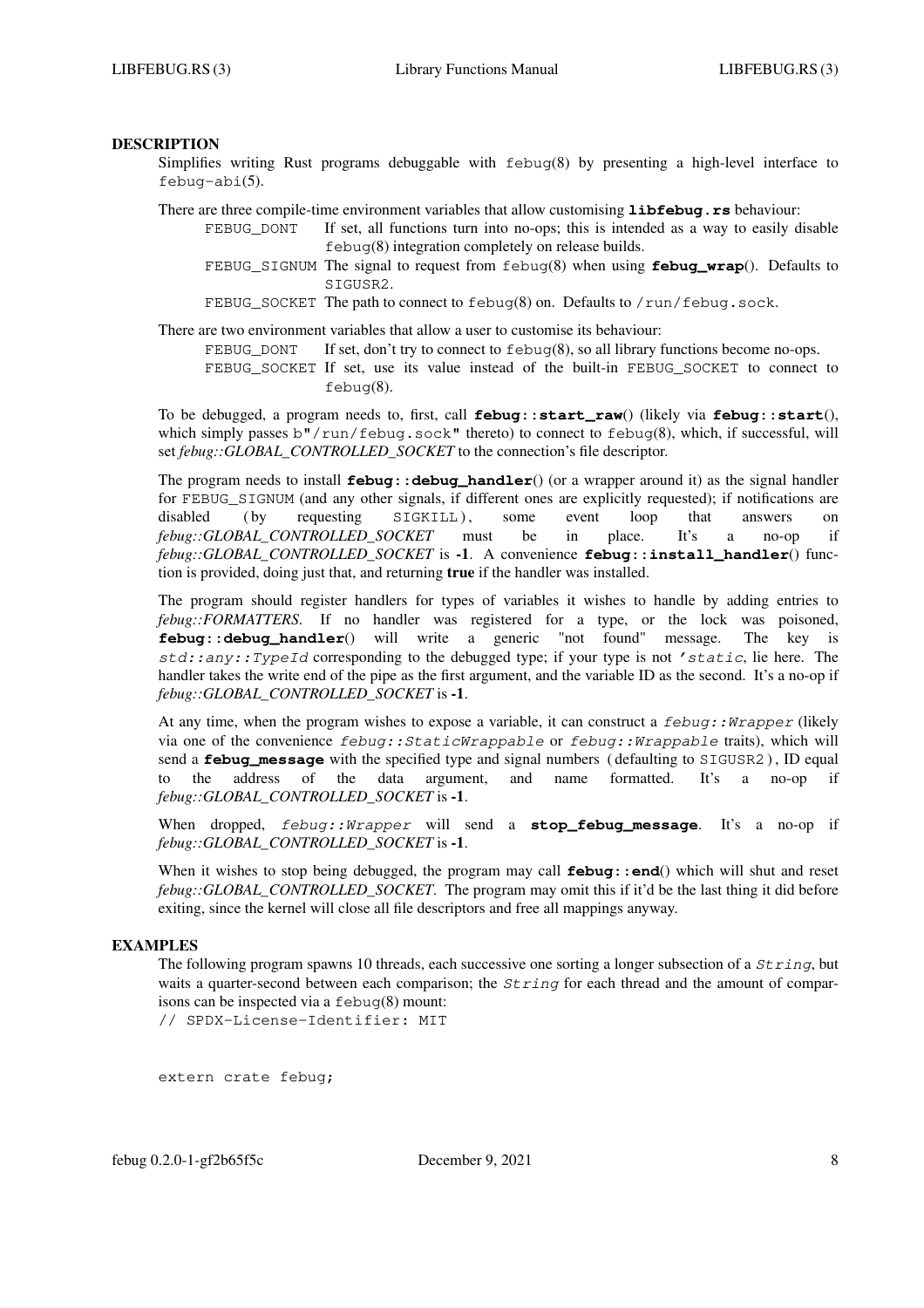```
use febug::StaticWrappable;
use std::time::Duration;
use std::any::TypeId;
use std::io::Write;
use std::thread;
fn main() {
    febug::start();
    if febug::install_handler() {
        febug::FORMATTERS.lock()
            .unwrap()
            .insert(TypeId::of::<String>(), |of, vid| {
                let data = unsafe { &∗(vid as ∗const String) };
                let = of.write_all(data.as_bytes());
                let = of.write_all(b"\n^n);});
    }
    let threads = (0..10).map(|i|thread::spawn(move || {
                let mut sorteing = "The quick red fox jumps over the lazy brown \
                                    dog... tHE QUICK RED FOX JUMPS OVER THE \
                                    LAZY BROWN DOG!!"
                                       [0..(i + 1) * 10].to_string();
                let _sorteing_w = sorteing.wrap(format_args!("cool_data_{}", i));
                unsafe { sorteing.as_bytes_mut() }.sort_unstable_by(|a, b| {
                    thread::sleep(Duration::from millis(250));
                    a.cmp(b)
                });
                thread::sleep(Duration::from_secs(2));
            })
        })
        .collect::<Vec<_>>();
    for t in threads {
       let = t.join();
    }
}
```
 $febuq-abi(5)$  — the ABI wrapped by this library. libfebug(3) and libfebug++(3) — equivalent C and C++ libraries.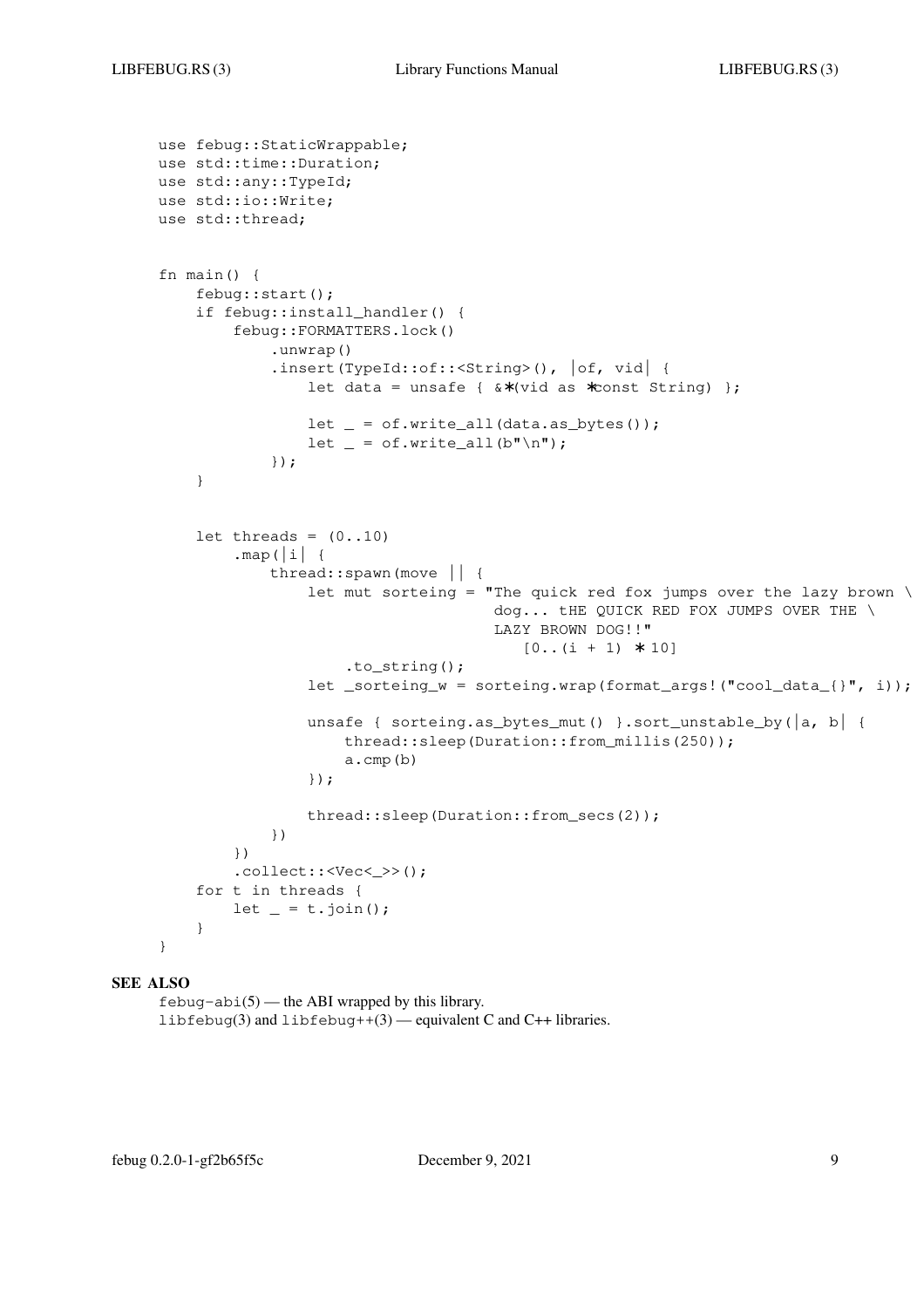# **SPECIAL THANKS**

To all who support further development, in particular:

- **•** ThePhD
- **•** Embark Studios
- **•** Jasper Bekkers

# **REPORTING BUGS**

## *febug tracker*: **https://todo.sr.ht/˜nabijaczleweli/febug**

febug mailing list: 〈˜nabijaczleweli/febug@lists.sr.ht〉, archived at **https://lists.sr.ht/˜nabijaczleweli/febug**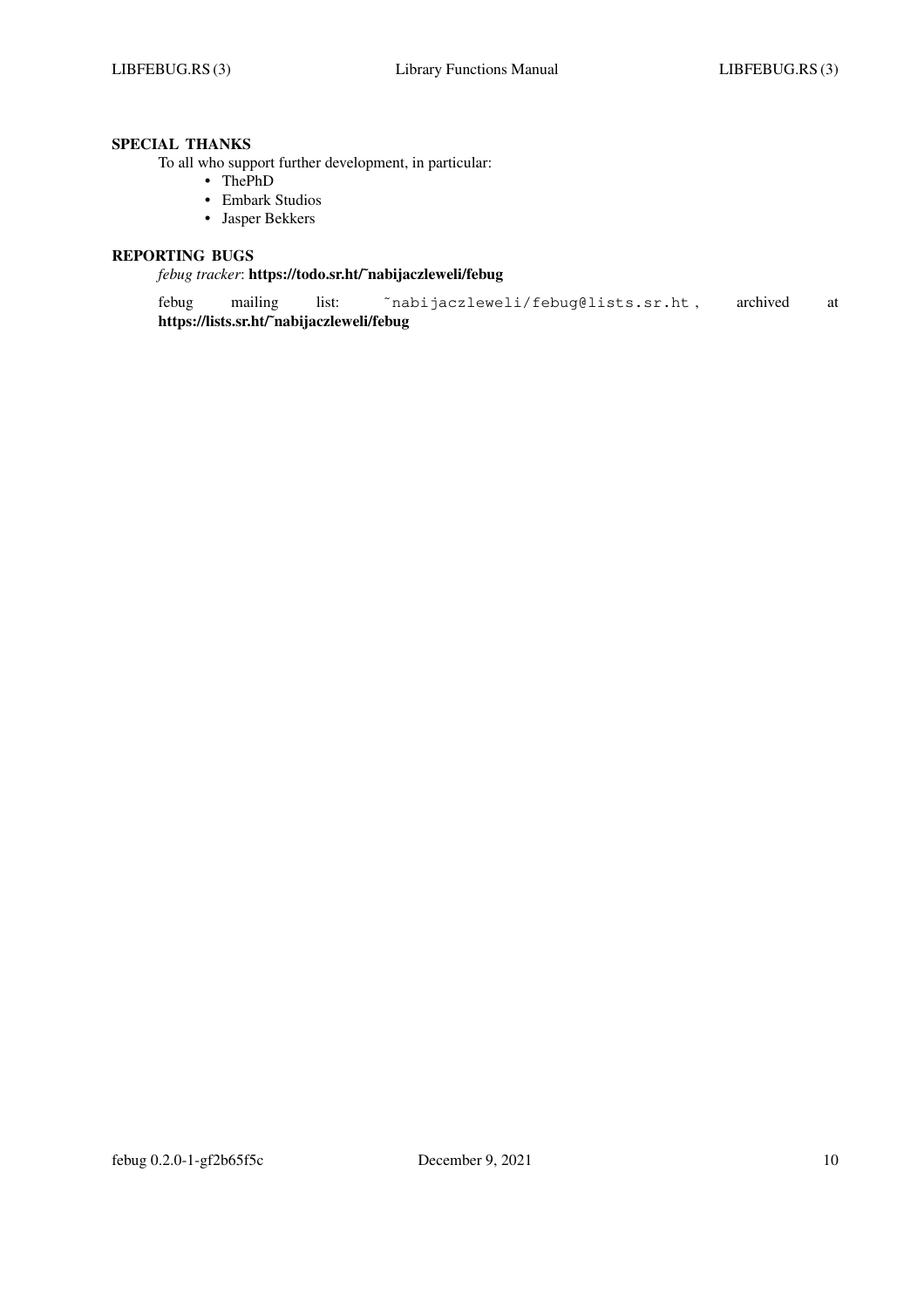**struct febug\_message**, **struct stop\_febug\_message**, **struct attn\_febug\_message** — User-space debugfs ABI

### **SYNOPSIS**

#### **#include <febug-abi.h>**

*struct febug\_message*; *struct stop\_febug\_message*; *struct attn\_febug\_message*;

#### **DESCRIPTION**

The febug ABI consists of two messages sent from the program wishing to be debugged to febug(8), and one sent from febug(8) to the program.

To be debugged, the program must create a socket with socket (AF\_UNIX, SOCK\_SEOPACKET, 0) and connect(2) to the appropriate end-point  $//run/fewq$ , sock, conventionally). Sending the first message will pass along client credentials; sending the null message is a valid way to trigger this. After febug(8) receives credentials, a directory corresponding to the debugged process' PID will be created in the filesystem.

*All* messages must be sent in a single send(2) or sendmsg(2) call, specifying the exact size of the message, as that's what's used to differentiate between different messages. febug(8) will ignore messages (whose sizes) it does not recognise.

Afterward, for each variable of interest, the process should send a 4096-byte **febug\_message**, defined as follows:

```
struct [[packed]] febug_message {
   uint64_t variable_id;
   uint64_t variable_type;
   uint8_t signal;
   char name[/∗ Enough to bring the overall size to 4096. ∗/];
};
```
Wherein

| variable id   | is the locally unique identifier of the variable (e.g. a pointer to that variable). |
|---------------|-------------------------------------------------------------------------------------|
| variable type | is arbitrary user data, passed back to the program verbatim (e.g. a function        |
|               | pointer to a formatter).                                                            |
| signal        | is the signal to send to the program when a variable is to be read (see below).     |
| name          | is the globally unique name of this variable — a NUL terminator is respected but    |
|               | not required if the name truly spans to the final byte. If the same as one of the   |
|               | already-present variables, it will be overridden.                                   |

When febug(8) receives a **febug message**, it creates a file under the process' directory. When that file is opened, febug(8) will:

1. send the process an **attn\_febug\_message** with a single file descriptor via SCM\_RIGHTS auxilliary data (see  $\text{cmsg}(3)$ ) representing the write end of a pipe.

2. kill(2) the process with the signal from the *signal* field if it wasn't SIGKILL.

Note, that the sent file descriptor *must* be closed by the program when it's done serialising the variable, and therefore, if the process opts not to receive a signal, it *must* handle the message through some other mechanism.

**attn\_febug\_message** is 16 bytes, and defined as follows:

```
struct [[packed]] attn_febug_message {
   uint64 t variable id:
```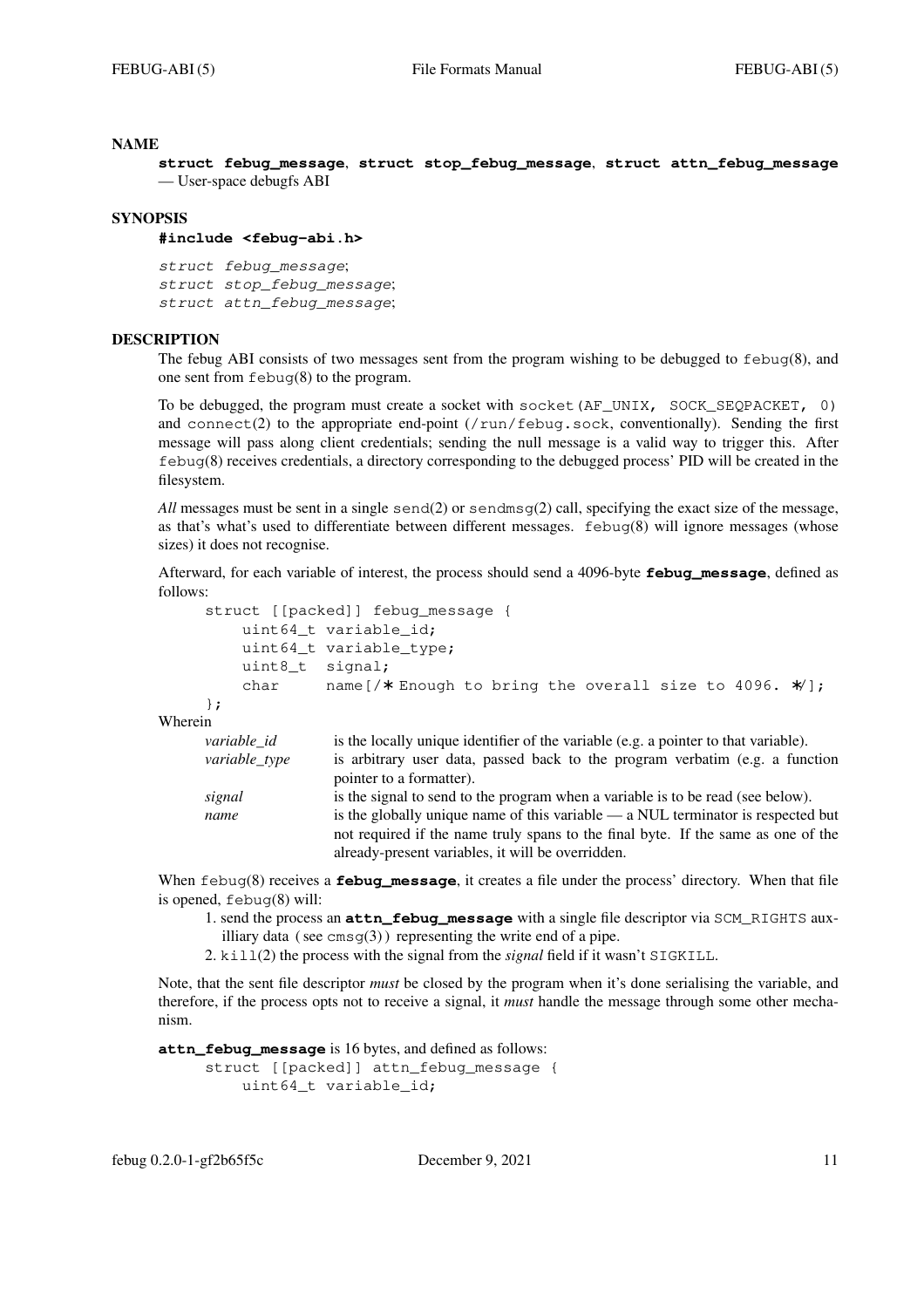uint64\_t variable\_type;

};

Both fields correspond to the ones sent in the **febug\_message** that installed the variable.

The process may receive any number of **attn\_febug\_message**s until it sends an 8-byte **stop\_febug\_message**, defined as follows:

```
struct [[packed]] stop_febug_message {
   uint64 t variable id;
};
```
Upon receipt, the corresponding variable, if any, is unlinked.

When the process' end of the socket is closed, all extant variables are freed, and the process' directory is removed.

## **SEE ALSO**

libfebug(3), libfebug++(3), and libfebug.rs(3) — libraries that wrap this ABI.

## **SPECIAL THANKS**

To all who support further development, in particular:

- **•** ThePhD
- **•** Embark Studios
- **•** Jasper Bekkers

## **REPORTING BUGS**

*febug tracker*: **https://todo.sr.ht/˜nabijaczleweli/febug**

febug mailing list: 〈˜nabijaczleweli/febug@lists.sr.ht〉, archived at **https://lists.sr.ht/˜nabijaczleweli/febug**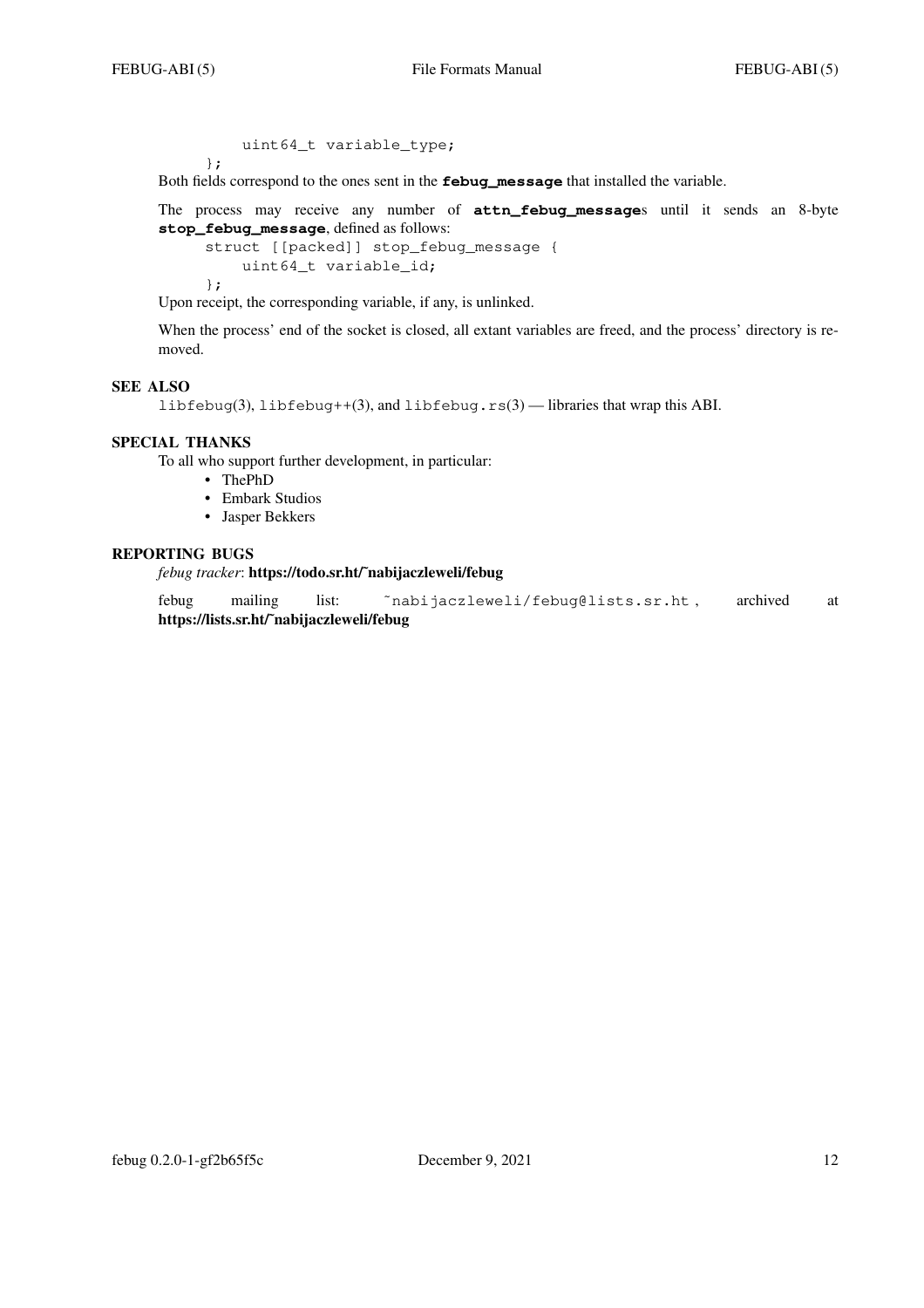**febug** — User-space debugfs filesystem driver

### **SYNOPSIS**

**febug** [ **−h**| **−-help**] [ **−V**| **−-version**] [ **−d**] [*libfuse options*] *mountpoint*

#### **DESCRIPTION**

Mounts a filesystem at *mountpoint* that allows programs to register themselves and expose variables to be (relatively) non-intrusively inspected at run-time, inspired by the *debugfs*: **https://www.kernel.org/doc/html/latest/filesystems/debugfs.html** filesystem.

See febug-abi(8) for implementation details, and the **EXAMPLES** section for an example debug session.

#### **OPTIONS**

**−h**, **−-help** and **−V**, **−-version** are self-explanatory.

**−d** enables debug output from both **febug** and **libfuse**.

**febug** passes all arguments ( which have to, therefore, include *mountpoint* ) to fuse\_main(3), with **−f** (foreground) and **−o default\_permissions** appended. If run with effective UID of **0**, it also appends **−o allow\_other**.

#### **ENVIRONMENT**

FEBUG\_SOCKET the socket at which to listen for programs, or /run/febug.sock by default.

#### **EXAMPLES**

```
# systemctl start febug
$ findmnt /run/febug
/run/febug febug fuse.febug rw,nosuid,nodev,relatime,user_id=0,group_id=0,default
$ ./out/examples/vector-sort &
[1] 1409
$ LD_LIBRARY_PATH=out ./out/examples/string-qsort &
[2] 1410
$ ls /run/febug/
1409 1410
$ ls −l /run/febug/
dr-xr-x--- 4 nabijaczleweli users 0 Jan 15 19:52 1409
dr-xr-x--- 3 nabijaczleweli users 0 Jan 15 19:52 1410
$ ls /run/febug/1409/
comparisons cool_data
$ cat /run/febug/1409/∗
24
-3 -2 -3 -2 -3 -2 3 -1 -2 -3 0 1 2 3 -1 -2 -3 0 1 2 3 -1 2 2 2 2 1 0 1
$ cat /run/febug/1409/∗
45
-3 -2 -3 -2 -3 -2 -3 -2 -2 -3 -3 -2 -1 3 -1 1 0 0 1 2 3 2 -1 3 0 1 2 3 -1 2 1 0 1
$ grep . /run/febug/∗/∗
/run/febug/1409/comparisons:71
/run/febug/1409/cool_data:-3 -3 -3 -3 -3 -3 -2 -2 -2 -2 -2 -2 -1 3 -1 1 0 0 1 2 3
/run/febug/1410/cool_data:3012987654ACEFOLJKODNIEMIGHBPPbdWwnfTpXOcreRlVvUSitZOWjR
$ kill %1
$ ls /run/febug/
1410
```